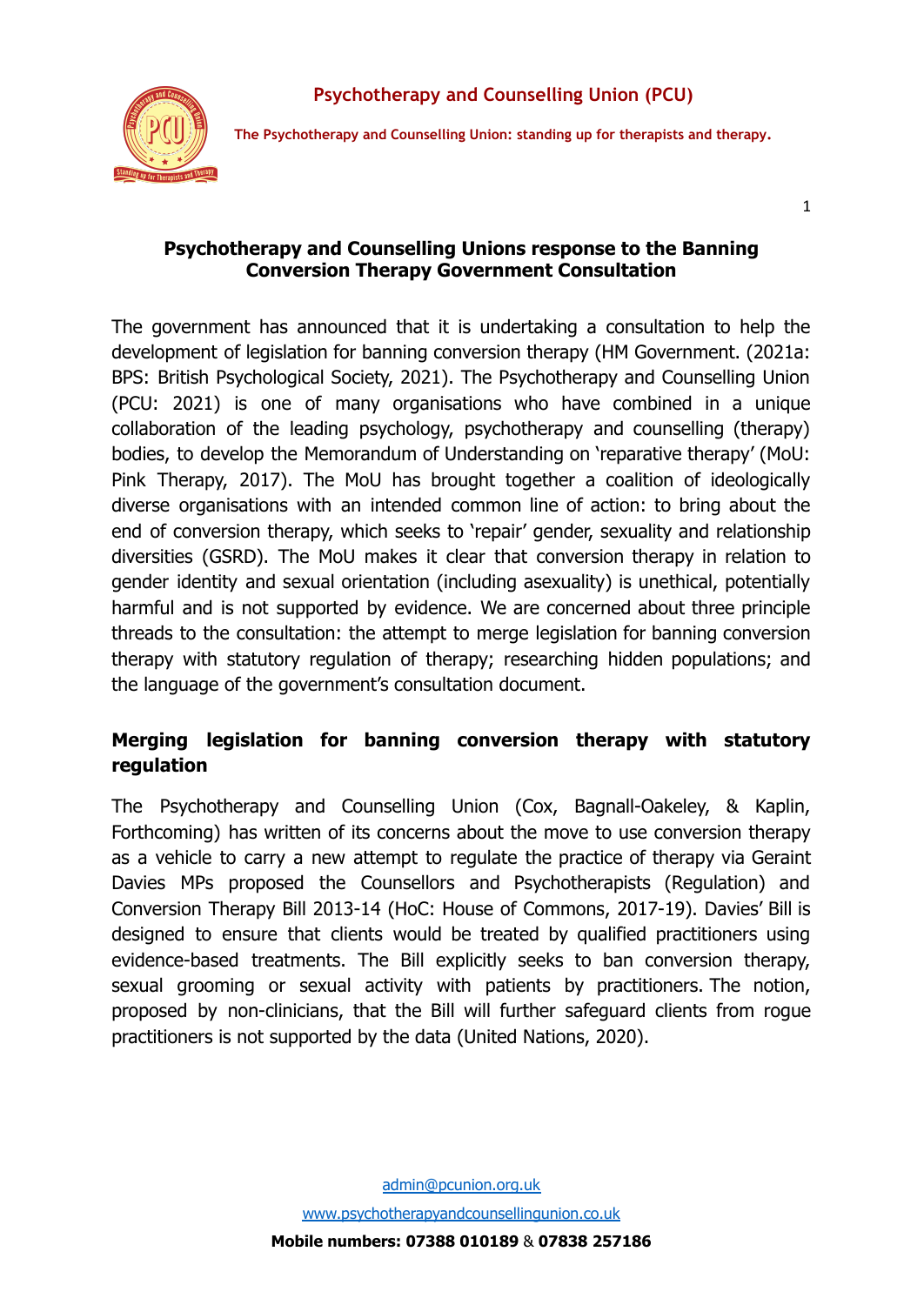

**The Psychotherapy and Counselling Union: standing up for therapists and therapy.**

 $\overline{2}$ 

Prorogued by the end of the parliamentary legislative session, Davies' Bill (HoC, 2017-19) for HCPC regulation was updated to include putative clearer safeguards for Transgender people. While the HCPC holds the statutory right to regulate practitioners with protected titles such as clinical psychologists and counselling psychologists, the Professional Standards Authority (PSA) regulates the holders of Accredited Voluntary Registers (AVR's), including the British Association of Counselling and Psychotherapy (BACP), the British Psychoanalytic Council (BCP) and the United Kingdom Council for Psychotherapy (UKCP).

## **Research and hidden populations**

The government's own report (HM Governemnt, 2021a), 'An assessment of the evidence on conversion therapy for sexual orientation and gender identity, found that there is no 'robust evidence' that conversion therapy can change sexual orientation or gender identity and that it can lead to mental health issues for participants. The BPS (2021) has urged the government to act with speed to outlaw conversion therapy practice, which it considers unethical, potentially harmful and not supported by evidence. Subsequently, the BPS signed the MoU.

No robust data exists on the number of LGBTQ+ people who have had conversion therapy and which sections of the UK population are most likely to have it or be offered it. The available evidence suggests people with conservative religious beliefs are most likely to have conversion therapy. For instance, studies with people who have undergone conversion therapy (mainly from the USA) are predominantly White Christian samples. However, the National LGBT Survey 2017 found that respondents from ethnic minority groups and those with non-Christian faiths were more likely to report having had conversion therapy. (Note that the survey's sample was not representative of the whole LGBTQ+ population: MoU, Pink Therapy, 2021).

The prevalence of conversation therapy is difficult to determine due to the hidden nature of the population and a reliance on self-selected samples. However, evidence from surveys of LGBTQ+ people in several countries is consistent with the evidence within the UK. In the 2017 UK National LGBT Survey, 2% of the 107,850 respondents said they had undergone conversion therapy. Another 5% said they had been offered it, and 1% were not sure (GEO, 2018). Amongst cisgender respondents, there was not much variation in who had undergone or been offered conversion therapy by sexual orientation. Bisexual respondents were the least likely to have undergone or been offered it (5%), and asexual respondents the most likely (10%). These findings can be compared with recently-published results from surveys from outside the UK.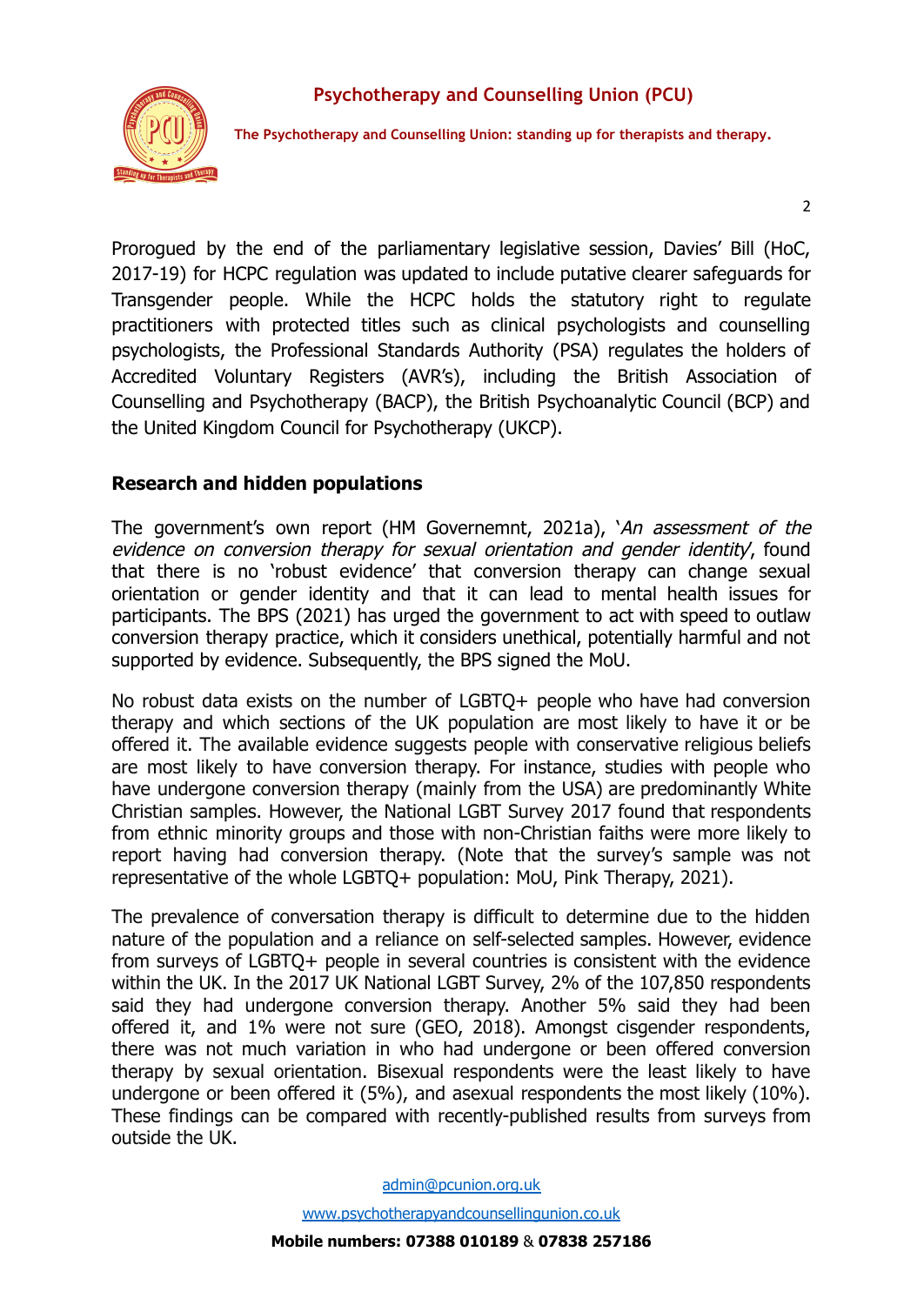



**The Psychotherapy and Counselling Union: standing up for therapists and therapy.**

3

### **The language of the government's consultation document**

**Consent:** The proposed ban allows for people to consent to conversion practices. However, as conversion therapy is overwhelmingly practiced in religious settings, people of faith may be more vulnerable in some people religious settings (HM Government, 2021b). In English and Welsh law regarding Domestic Violence and Abuse and Offences Against the Person, a person cannot consent to bodily harm being done to them. We suggest that conversion therapy legislation approaches consent in the same way.

**Limited understanding of gender variance:** The document shows limited understanding of sexuality Bisexual, pansexual and polysexual people (that is people who are attracted to more than one gender, described under the umbrella term of multisexual), and who are ignored by the proposed ban which limits its terms to monosexuality (people only attracted to one gender i.e. straight or gay people).

**Inaccurate representation of gender-affirming processes:** The MoU (2017) argues the government's consultation document inaccurately represents of gender-affirming processes. The document states that under 18's must be 'protected' from irreversible decisions. This is confusing as there are no irreversible treatments offered in the UK, and any decisions made by young people are covered by Gillick Competence. Physical treatment for trans young people (if they can get an appointment in a Gender Clinic) would only involve puberty blockers from the age of 16 years old when most teenagers will already be well into puberty. The effects of puberty blockers are reversible. If someone stopped them, they would continue to undergo puberty in the sex they were assigned at birth. Cross-sex hormones that feminise or masculinise a person are not available until 18 years of age. Surgery is unavailable until 18. Therefore there are no irreversible treatments for under 18 year olds. These misrepresentations of gender affirming treatments feed into the scaremongering that is prevalent in anti-trans narratives and we will be challenging this language in our consultation response.

**Asexuality:** The proposed ban as it is currently worded does not offer clear protection for people who are asexual. The MoU (2017) specifically includes people who 'experience no attraction' (point 2i), in recognition of the risk that asexual people can face in therapy. Asexual people feel low or no sexual attraction and they can experience sex and relationship therapy as an attempt to 'convert' them to be sexual. Their lack of sexual interest can be pathologised as sexual interest or arousal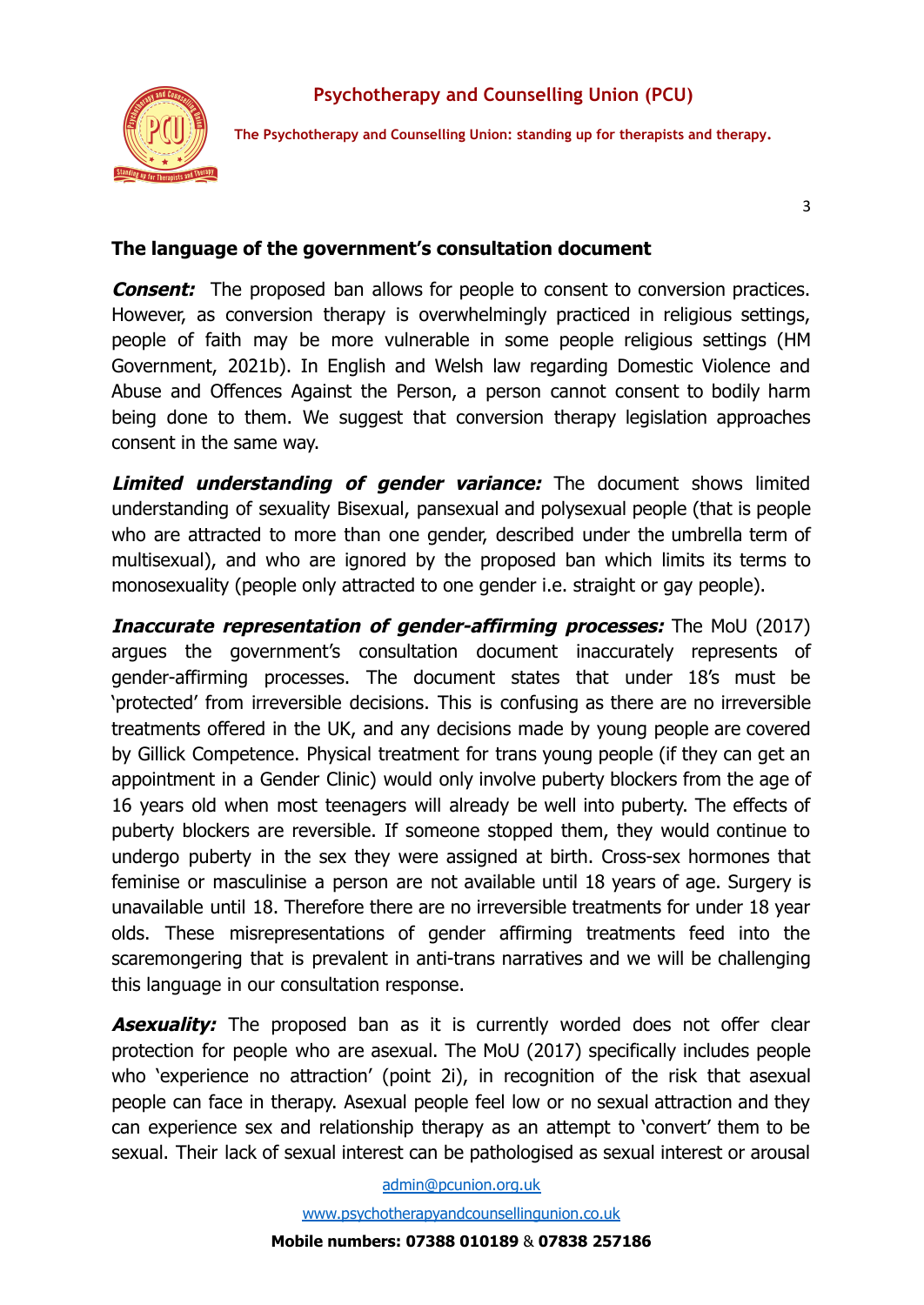



**The Psychotherapy and Counselling Union: standing up for therapists and therapy.**

4

disorder or hyposexual desire disorder. We are calling for the specific inclusion of asexuality in the proposed ban documentation

Additionally, the MoU (2017) is frequently misrepresented to the public by anti-trans organisations. Their specific suggestion is that the Memorandum prevents therapists from working with clients who are questioning or distressed by their sexuality or gender identity. (We acknowledge the work of the MoU in the above section).

**Recommendations:** PCU's recommendation is for a more representative approach that could address the above issues. Further, we would like to see consideration of the intersection of issues sometimes used 'to further marginalise those working at or beyond the norms of society, and to encourage more overt political activism regarding regulation to challenge some of the narrow normative standards presented in the governments' (Cox, 2020, p. 14). Also, we argue for more inclusive and expansive language to be utilised in the proposed ban on conversion therapy.

## **References**

- BPS. (2021). *Banning Conversion Therapy*. [Online]. Available at: [https://www.bps.org.uk/](https://www.bps.org.uk/%20news-and-policy/new-government-conversion-therapy-report-published) [news-and-policy/new-government-conversion-therapy-report-published](https://www.bps.org.uk/%20news-and-policy/new-government-conversion-therapy-report-published). Accessed 03.02.2022.
- Cox, P. (2020). Whore phobia: The experiences of a dual-training sex worker–psychotherapist. Psychotherapy and Politics International, e1539, 18: 2, pp. 1-17. DOI: [doi.org/10.1002/ppi.1539.](https://doi.org/10.1002/ppi.1539)
- Cox, P., Bagnall-Oakeley, R., and Kaplin, S. (Forthcoming).The Psychotherapy and Counselling Union: therapists supporting therapists through complaints processes: Emergent learnings and new possibilities for regulatory change. In A. Sachs and V. Sinason. (Eds.). The psychotherapist and the professional complaint. London: Karnac.
- HM Government. (2021a). Conversion therapy: an evidence assessment and qualitative study. UK government. [Online]. Available at: https://www.gov.uk/government/ [publications/conversion-therapy-an-evidence-assessment-and-qualitative-study/](https://www.gov.uk/government/publications/conversion-therapy-an-evidence-assessment-and-qualitative-study/conversion-therapy-an-evidence-assessment-and-qualitative-study#who-undergoes-conversion-therapy-and-why) [conversion-therapy-an-evidence-assessment-and-qualitative-study#who-underg](https://www.gov.uk/government/publications/conversion-therapy-an-evidence-assessment-and-qualitative-study/conversion-therapy-an-evidence-assessment-and-qualitative-study#who-undergoes-conversion-therapy-and-why) [oes-conversion-therapy-and-why](https://www.gov.uk/government/publications/conversion-therapy-an-evidence-assessment-and-qualitative-study/conversion-therapy-an-evidence-assessment-and-qualitative-study#who-undergoes-conversion-therapy-and-why). Accessed 03.02.2022.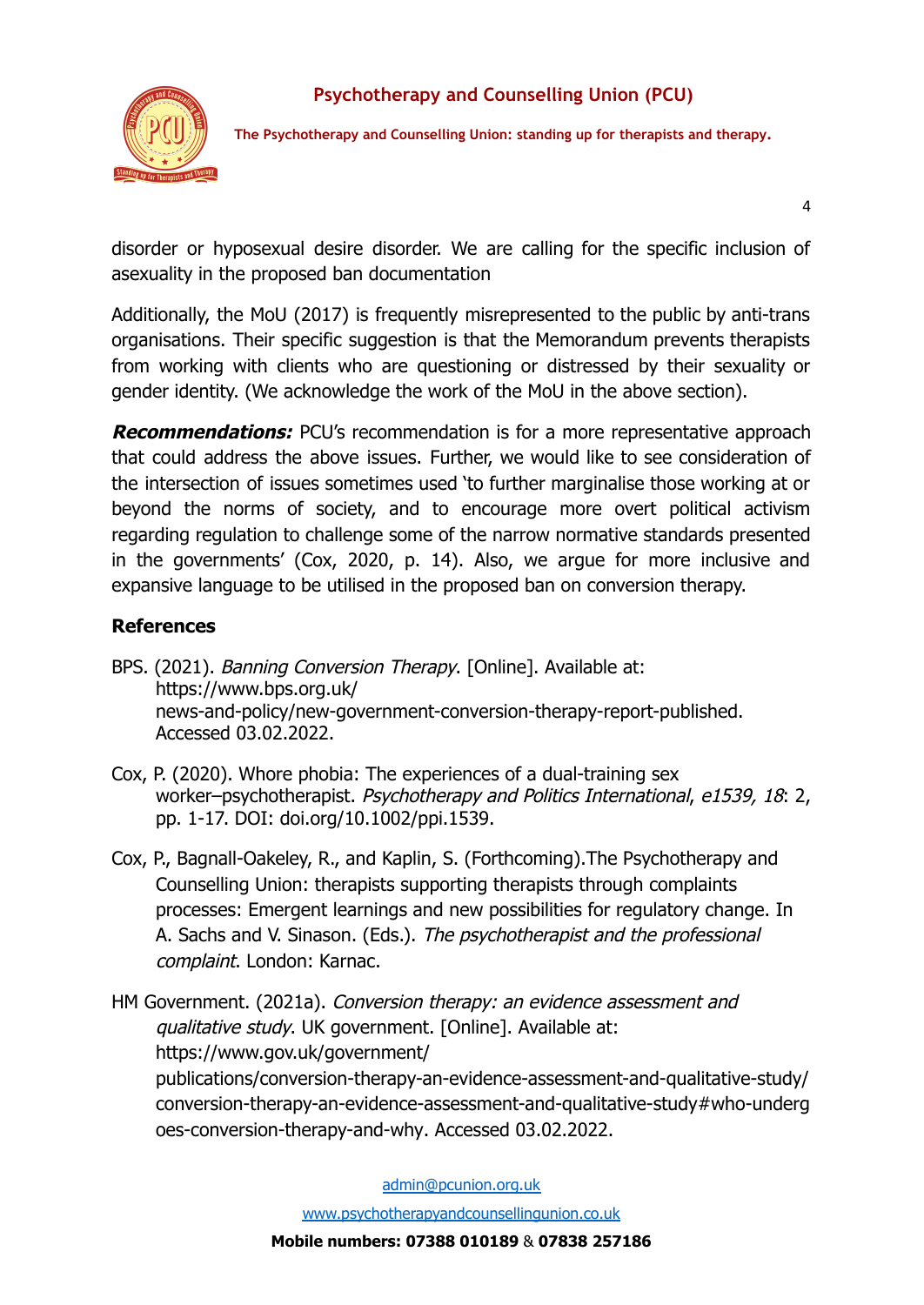

**The Psychotherapy and Counselling Union: standing up for therapists and therapy.**

5

HM Government. (2021b). Banning Conversion Therapy Government Consultation (Command Paper 535). Presented to Parliament by the Secretary of State for Foreign, Commonwealth and Development Affairs and Minister for Women and Equalities, by Command of Her Majesty. [Online]. Available at: [https://www.bps.org.uk/sites/www.](https://www.bps.org.uk/sites/www.%20bps.org.uk/files/Policy/Policy%20-%20Files/Banning%20Conversion%20Therapy%25%2020-%20Consultation%20document.pdf)

[bps.org.uk/files/Policy/Policy%20-%20Files/Banning%20Conversion%20Therap](https://www.bps.org.uk/sites/www.%20bps.org.uk/files/Policy/Policy%20-%20Files/Banning%20Conversion%20Therapy%25%2020-%20Consultation%20document.pdf) [y% 20-%20Consultation%20document.pdf.](https://www.bps.org.uk/sites/www.%20bps.org.uk/files/Policy/Policy%20-%20Files/Banning%20Conversion%20Therapy%25%2020-%20Consultation%20document.pdf) Accessed 03.02.2022.

- House of Commons. (2019). Counsellors and Psychotherapists (Regulation) and Conversion Therapy Bill 2017-19. Posted 18 March, 2019. Available at: https://services. Parlia ment.uk/Bills/2017-19/counsellorsandpsychotherapists regulation andconversionthera py.html. Accessed 03.02.2022.
- Jowett, A., Brady, G., Goodman, S., Pillinger, C., and Bradley, L. (2021). Conversion Therapy: An evidence assessment and qualitative study. [Online]. Coventry University. Available at: [https://pureportal.coventry.ac.uk/en/publications/conversion-therapy-an-eviden](https://pureportal.coventry.ac.uk/en/publications/conversion-therapy-an-evidence-assessment-and-qualitative-study) [ce-assessment-and-qualitative-study](https://pureportal.coventry.ac.uk/en/publications/conversion-therapy-an-evidence-assessment-and-qualitative-study). Accessed 03.02.2022.
- Pink Therapy. (2021). Briefing Paper on the Government Consultation on Conversion Therapy Key Points for Therapists. Pink Therapy. [Online]. Available at: https:// pinktherapy.com/Portals/0/briefing.pdf. Accessed 03.02.2022.
- Psychotherapy and Counselling Union. (2021). Who we are. [Online]. Available at: [www.psychotherapyandcounsellingunion.co.uk/.](http://www.psychotherapyandcounsellingunion.co.uk/) Accessed 03.02.2022.
- United Nations. (2020). Report on conversion therapy: Independent Expert on protection against violence and discrimination based on sexual orientation and gender identity. Human Rights Council Forty-fourth session 15 June–3 July 2. [Online]. Available at: [www.ohchr.org/EN/Issues/Sexual](http://www.ohchr.org/EN/Issues/Sexual)OrientationGender/Pages/ReportOnConversion therapy.aspx. Accessed 03.02.2022.

Dr Philip Cox (D.Psych, CPsychol, EuroPsy, AFBPS) HCPC reg, BACP (Snr Accred) BPS Division Counselling Psychology co-Vice Chair BPS Psychotherapy Section Past Chair BPS Ethics Committee member BPS Mentoring Service Steering Group member

[admin@pcunion.org.uk](http://admin@pcunion.org.uk)

[www.psychotherapyandcounsellingunion.co.uk](http://www.psychotherapyandcounsellingunion.co.uk)